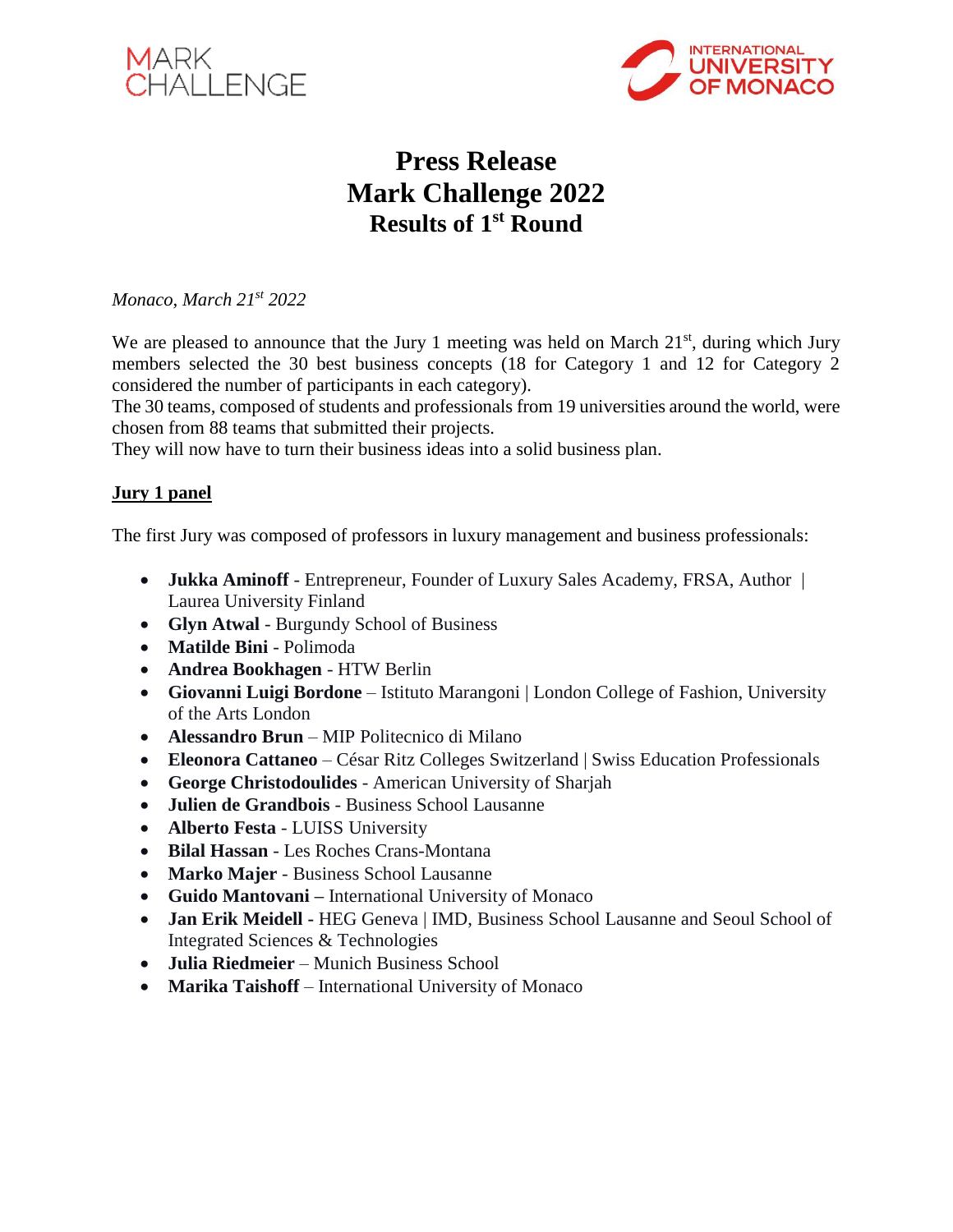



#### **Numbers of the 9th edition**

In this  $9<sup>th</sup>$  edition of the competition, 112 teams representing 46 international universities and business schools competed. Registered teams grouped 310 students and professionals representing 49 nationalities.

This year, the highest number of applications came from institutions in the United Kingdom, Italy and France with 9, 9 and 8 Universities and Business Schools registered respectively.

#### **Mark Challenge 2022**

Mark Challenge is a business plan competition, powered by the International University of Monaco (IUM), aiming at connecting students and professionals with community leaders and academic professionals. The competition is conducted in the form of a pitch, and the projects must meet the following prerequisites:

- Be a luxury or premium product/service
- Have an international scope
- Have an environmental or social impact
- Target High Net Worth and/or Ultra High Net Worth Individuals

IUM organizes the competition with the support of a committee consisting of University faculty, students, and alumni communities, as well as local and international professionals.

For the 9<sup>th</sup> edition, we have 2 categories of competing teams:

- category 1: Bachelor students, Master students (only teams of 2-4 are allowed to compete);
- category 2: MBA, Executive MBA, Alumni, professionals with or without university degree (NEW: mono entrepreneurs will be allowed to compete alone).

They will compete in 3 qualifying rounds:

- Round 1: submission of business concept
- Round 2: submission of business plan
- Round 3: online battles (further details will be announced soon)

The 6 Finalist teams, proposed by Jury 2 and confirmed or modified with the Online Battles, will have the opportunity to pitch their entrepreneurial ideas to the final Jury.

If sanitary situation permits, the Grand Final 2022 will be held in the prestigious location of the Monaco Yacht Club on May 19th, 2022. Otherwise, the event will be held online the same day.

During the Grand Final, besides the Best Business Plan awards for category 1 and 2, two Special Awards will be conferred:

- Fashion and Accessories,
- Yachting.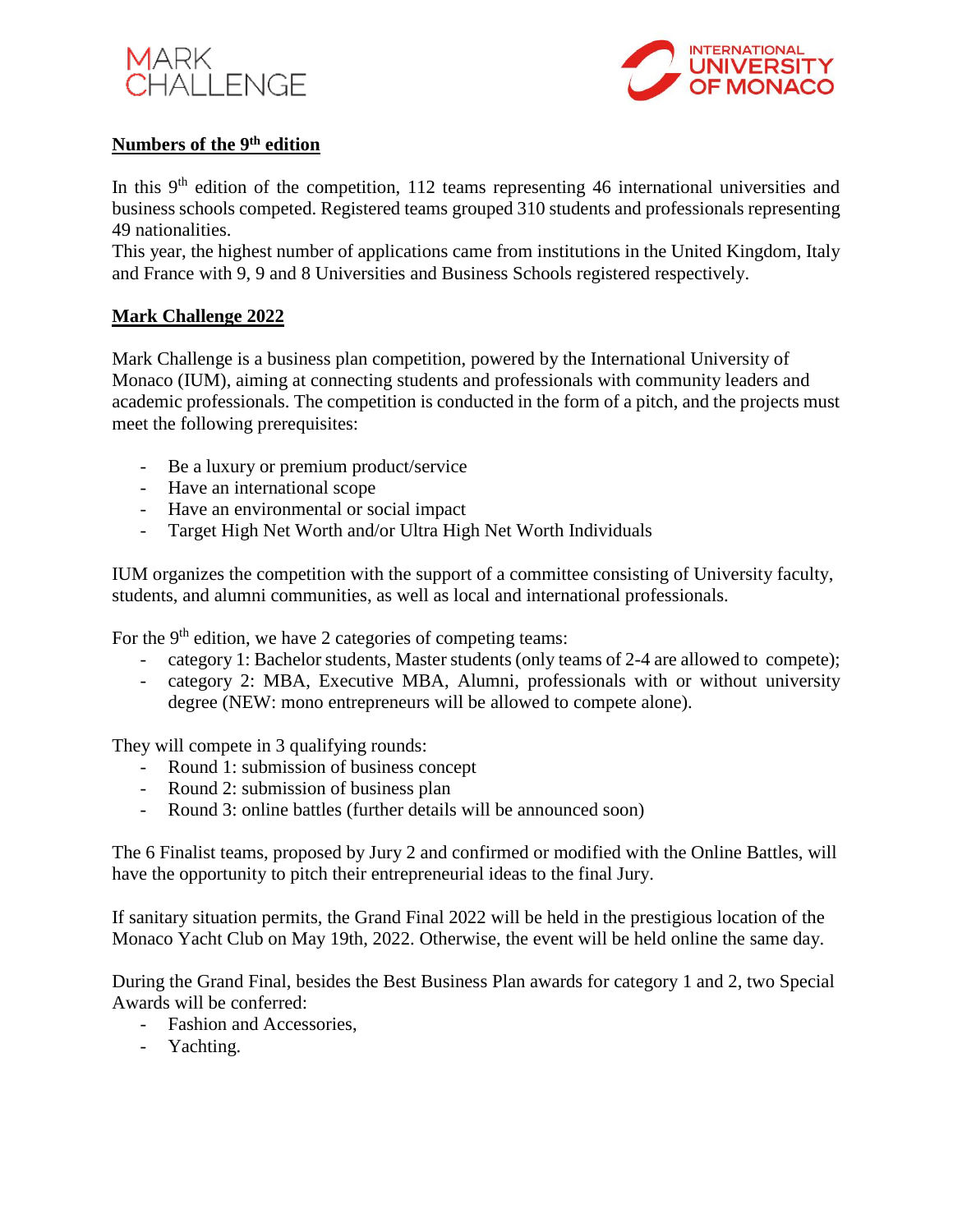



#### **Prizes**

Each winning team of category 1 and category 2 will receive the following prizes from our sponsors:

- A Sales Optimization Workshop worth 3.000 EUR offered by Neos Chronos
- A Premium Virtual Business Card offered by VBC Virtual Business Card

The Special Award in Yachting is proudly sponsored by Yachting Ventures and in partnership with the Monaco Yachting Cluster.

The Winner will be awarded a fully sponsored spot on Yachting Ventures' next accelerator program, as well as access to all of the support, mentorship, and community resources offered via the Yachting Ventures platform.

More prizes will be announced in the coming weeks.

### Semi-finalist teams will have until April 13<sup>th</sup> at 11:00 am CET to upload the requested **documents for Submission 2.**

**For more information about the Mark Challenge and to stay up to date on all the latest news, please visit our [website](http://www.themarkchallenge.com/index.php) and social media pages [\(LinkedIn,](https://www.linkedin.com/in/the-mark-challenge-044522114/) [Instagram,](https://www.instagram.com/markchallenge/) [Facebook\)](https://www.facebook.com/themarkchallenge).**

\*\*\*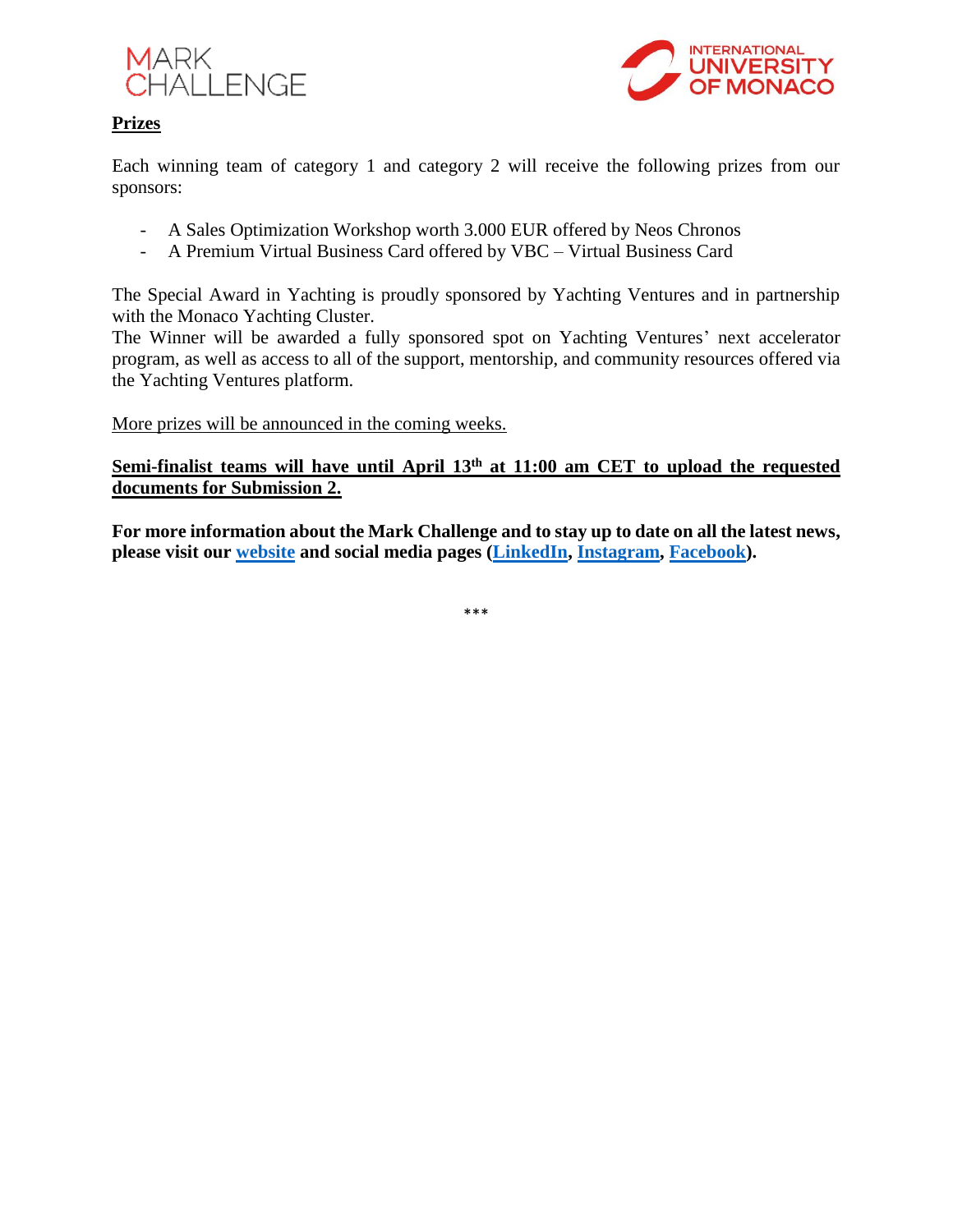



# **Semi-finalists**

# **Category 1- Bachelor and Master students**

| <b>Team Name</b>     | <b>BS/University</b>                      | <b>Country</b> |
|----------------------|-------------------------------------------|----------------|
|                      |                                           |                |
| <b>AETER</b>         | <b>NEOMA Business School</b>              | France         |
| <b>ALFAAZ</b>        | Indus Valley School of Art and            | Pakistan       |
|                      | Architecture                              |                |
|                      | <b>NUCB Business School</b>               | Japan          |
| <b>ARIA</b>          | <b>Emlyon Business School</b>             | France         |
| Arome                | <b>International University of Monaco</b> | Monaco         |
| <b>AURORA</b>        | Polimoda                                  | Italy          |
| <b>BOATDOC</b>       | <b>International University of Monaco</b> | Monaco         |
| <b>CANDOUR</b>       | Polimoda                                  | Italy          |
| <b>EcoClo</b>        | Les Roches Crans-Montana                  | Switzerland    |
| <b>Eight Thirty</b>  | Polimoda                                  | Italy          |
| <b>First choice</b>  | <b>Emlyon Business School</b>             | France         |
| <b>Kayros</b>        | <b>Burgundy School of Business</b>        | France         |
| L'Atelier            | <b>NEOMA Business School</b>              | France         |
| <b>LUCA</b>          | Grenoble Ecole de Management              | France         |
| <b>Nurish</b>        | <b>Burgundy School of Business</b>        | Monaco         |
| plain                | <b>Munich Business School</b>             | Germany        |
| <b>REC-EYE-CLE</b>   | <b>NEOMA Business School</b>              | France         |
| <b>VM</b>            | Polimoda                                  | Italy          |
| <b>YUNS</b> for Pets | <b>Curtin University</b>                  | Australia      |

# **Category 2- MBA, Alumni, professionals**

| Team name         | <b>BS/University</b>                      | Country              |
|-------------------|-------------------------------------------|----------------------|
| Akimba            |                                           | France               |
| Gaïa              | <b>Hult International Business School</b> | <b>United States</b> |
| <b>GreenDress</b> | MIP Politecnico di Milano                 | Italy                |
|                   | Université de Lausanne                    | Switzerland          |
|                   | <b>EHL Hospitality Business School</b>    | Switzerland          |
| Heima             | Politecnico di Milano                     | Italy                |
|                   | Scuola universitaria professionale della  |                      |
|                   | Svizzera Italiana (SUPSI)                 | Switzerland          |
| <b>MaisonDAO</b>  |                                           | Poland               |
| Mergere           | <b>GCU British School of Fashion</b>      | United Kingdom       |
| NiNi              | <b>International University of Monaco</b> | Monaco               |